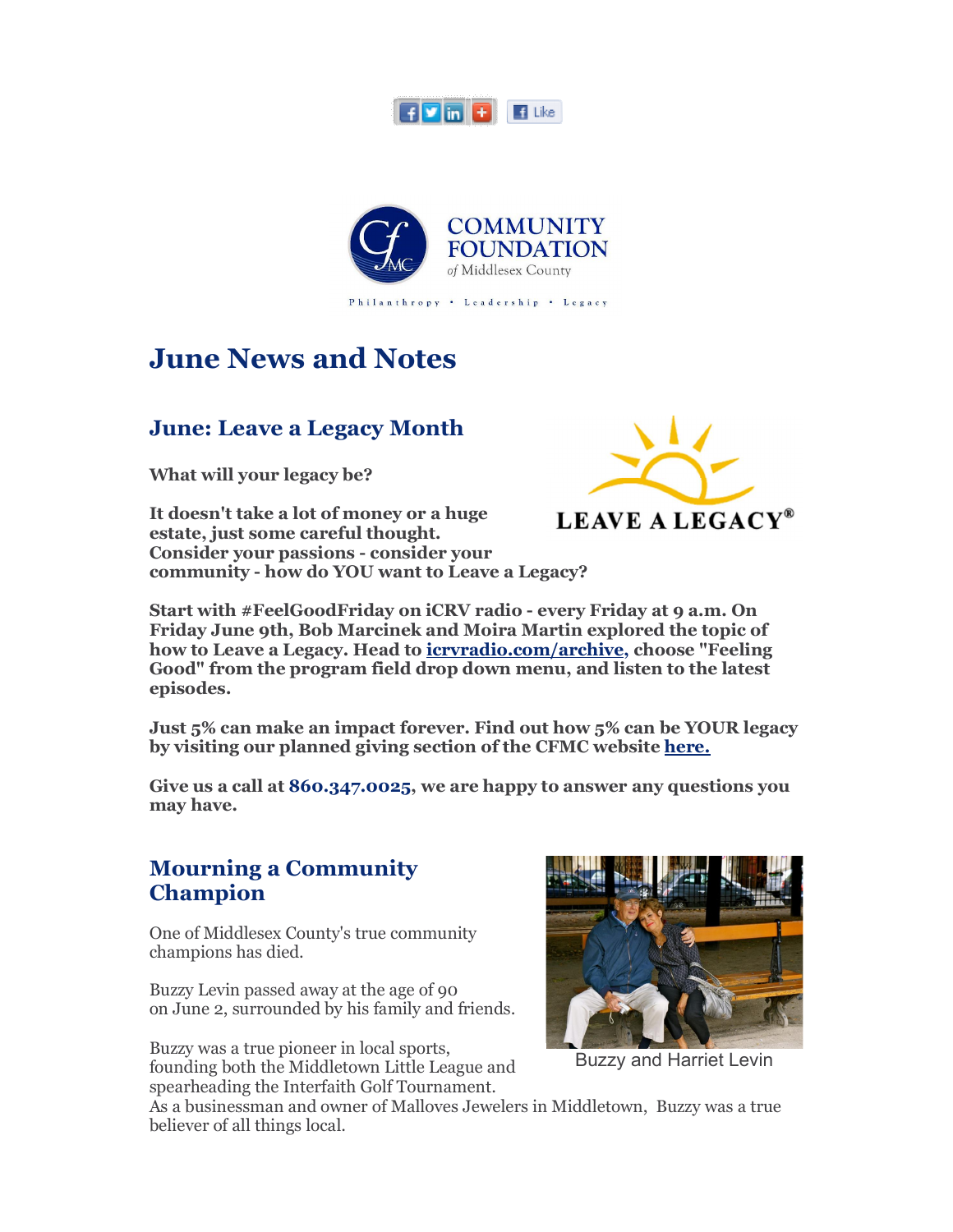Learn more about Buzzy's legacy and the **Buzzy and Harriet Levin Fund here**.

#### **Fly your Flag Proudly!**

Flag Day, celebrated by Americans every year on June 14, is a way to honor the flag and reflect on our freedom.

Honor Flag Day by displaying the American Flag outside your home or business. The 21 days

following Flag Day are considered Honor America Days, which leads up to the nation's birthday on July 4.

### **Spotlight on Kindness!**

Bravo Munson's Chocolates!

The third generation family-owned business, based in Bolton, is the recipient of the Community Foundation of Middlesex County's Council of Business Partners "Spotlight Award" for its **Kindness Counts Anti- Bully Chocolate Bar.**

The award is given to organizations dedicated to CBP's Bully-Free mission.

Read more about the project and its mission **HERE**.

## **Celebrating Dads, Father Figures,** *Your* **Male Role Model**

Who comes to mind when you think of that special man?

Maybe he had the patience to teach you how to ride a bike or drive a car - maybe it's someone you looked up to because of their strength, resilence or know-how, or perhaps it's an uncle or a friend.

Consider returning the favor. By making a donation to the **At-Risk Boys Fund**, you will help boys grow up to be strong, self-confident men who have every chance to succeed. We will gladly send that special man in your life a Father's Day card notifying them that a donation was made in his honor.

### **Thanks for Coming!**

Our thanks to the dozens of our friends, and neighbors for coming to our Open House and Ribbon Cutting on May 24th. We loved seeing





vntia e David Diretr *i* rene aren Munn